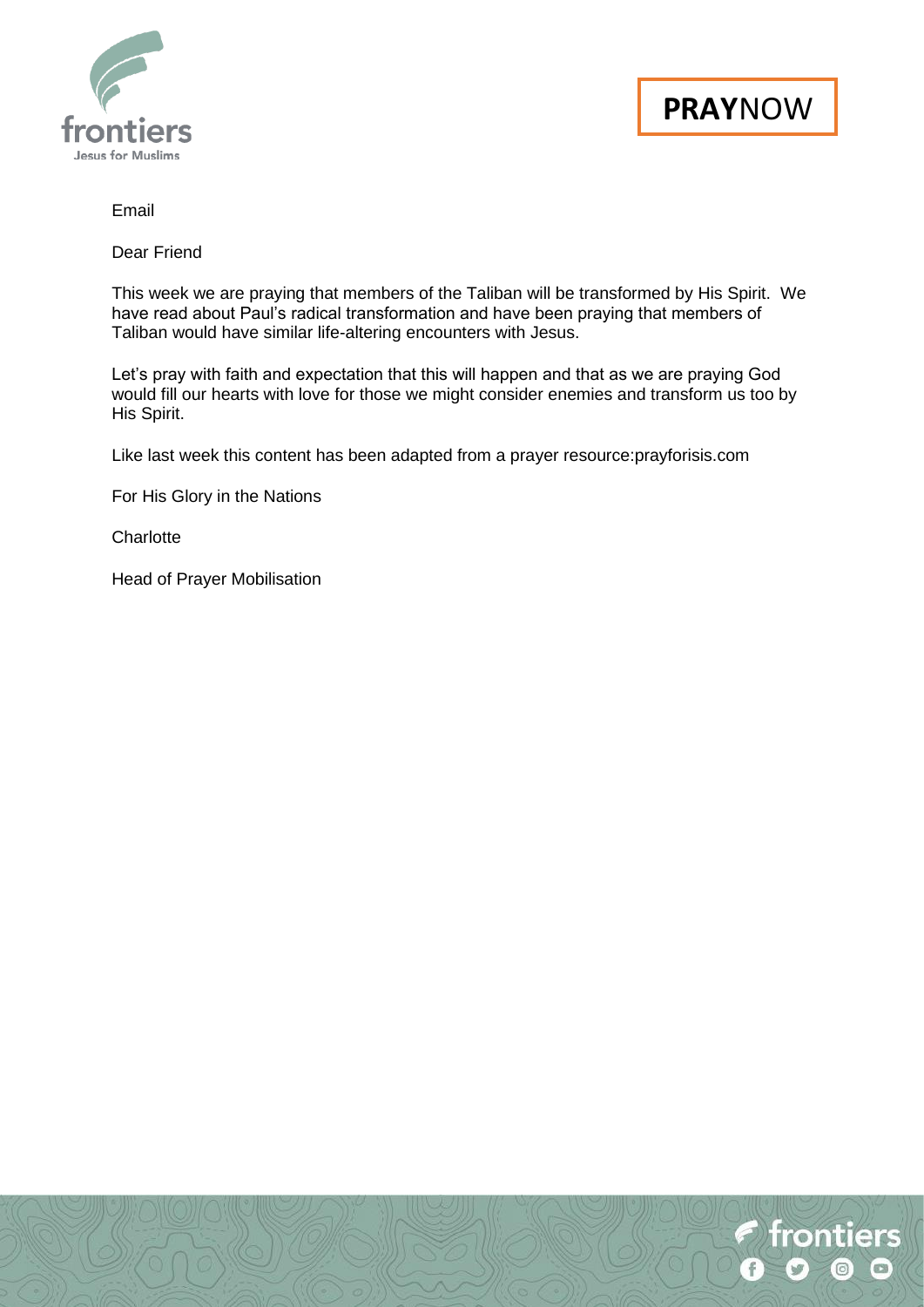

rontiers

# Monday 30<sup>th</sup> May



The Taliban took power in Afghanistan in 2021 and although they promised.to maintain many of the advances that had been made in terms of human rights over the previous 20 years, over recent months they have gradually been enforcing stricter rules. The Taliban's Ministry for the Prevention of Vice and Promotion of Virtue have been patrolling streets and dress codes for women are gradually getting stricter. The latest rule has meant that female news presenters not only have to wear the hijab but also need to cover their faces. Many fear that gradually women's freedoms will be taken away and will lead to women being forced to remain at home.

This week we will be praying that God will soften the hearts of the Taliban just as he softened the heart of the apostle Paul and that the fruits of the Holy Spirit would become apparent in them.

#### <https://www.youtube.com/watch?v=ppSvfOpwN5I&list=RDppSvfOpwN5I#t=0>

Watch the worship video, Mercy Mercy by Hillsong United, above

'I will give them an undivided heart and put a new spirit in them; I will remove from them their heart of stone and give them a heart of flesh. Then they will follow my decrees and be careful to keep my laws. They will be my people and I will be their God.' Ezekiel 11:19-20

'But the fruit of the Spirit is love, joy, peace, patience, kindness, goodness, faithfulness, gentleness, and self-control; against such things there is no law.' Galatians 5:22

- **As we turn to Paul's teaching on the fruits of the Spirit, pray that God pours out His Spirit on members of the Taliban and blesses them as His people.**
- **Pray for hearts of stone to be softened and transformed. Pray for a revelation of God's grace and mercy.**
- **Pray that members of the Taliban would be led by the Holy Spirit and bear the fruit of a transformed heart.**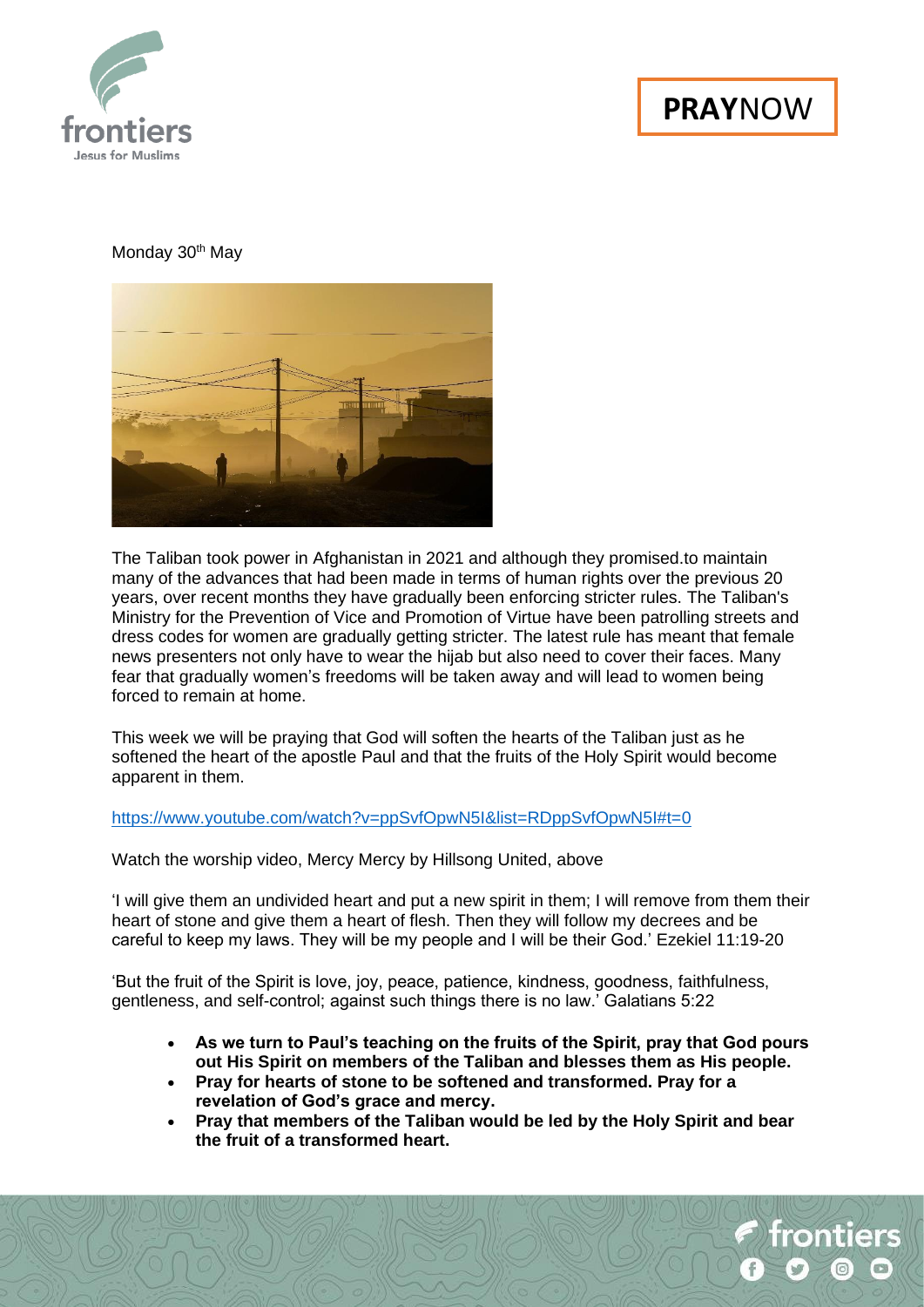



Tuesday 31<sup>st</sup> May

Paul went on to become a leader of the early church and a conduit for God's message of hope and salvation. His letter to the Galatian church describes what a life transformed by Jesus Christ should look like—a life that has been made new and is shaped by the fruit of the Spirit.

'But the fruit of the Spirit is love' Galatians 5:22

Muslims think of relationship with God as that between slaves and their master; they do not know Him to be loving and full of mercy. This causes them to live under an impossible burden as they seek to please God and earn His favour through good works. Until they discover the true nature of God, they will not be able to experience His boundless love and the incredible promises He has for them.

Paul preached on this very topic to his Jewish audience, urging them to understand that those who have been saved through Christ are no longer slaves to sin or living under the burden of the law, but they are beloved children of God and co-heirs with Christ.

## **Read the following Scriptures and pray out of them, if you can, read them out loud:**

'But when the time had fully come, God sent his Son, born of a woman, born under law, to redeem those under law, that we might receive the full rights of sons. Because you are sons, God sent the Spirit of his Son into our hearts, the Spirit who calls out "Abba, Father.*" So you are no longer a slave, but a son; and since you are a son, God has made you also an heir.'* Galatians 4:4-7

• **It is by God's grace that He fills our hearts with His love. All of us at some time or another feel inadequate, failing to measure up to what we think God requires of us. Pray that members of the Taliban may comprehend the extravagance of God's love filling their hearts, no matter how undeserving they may feel.**

'But God shows His love for us in that while we were still sinners, Christ died for us.' Romans 5:8

• **Pray that God would show His extravagant and personal love to each member of the Taliban.**

'That according to the riches of his glory he may grant you to be strengthened with power through his Spirit in your inner being, so that Christ may dwell in your hearts through faith that you, being rooted and grounded in love, may have strength to comprehend with all the saints what is the breadth and length and height and depth, and to know the love of Christ that surpasses knowledge, that you may be filled with all the fullness of God.' Ephesians 3:16-19

• **Pray that members of the Taliban would be rooted and established in His love! If they were to truly experience God's love, think of the incredible change that would bring in the Muslim world.**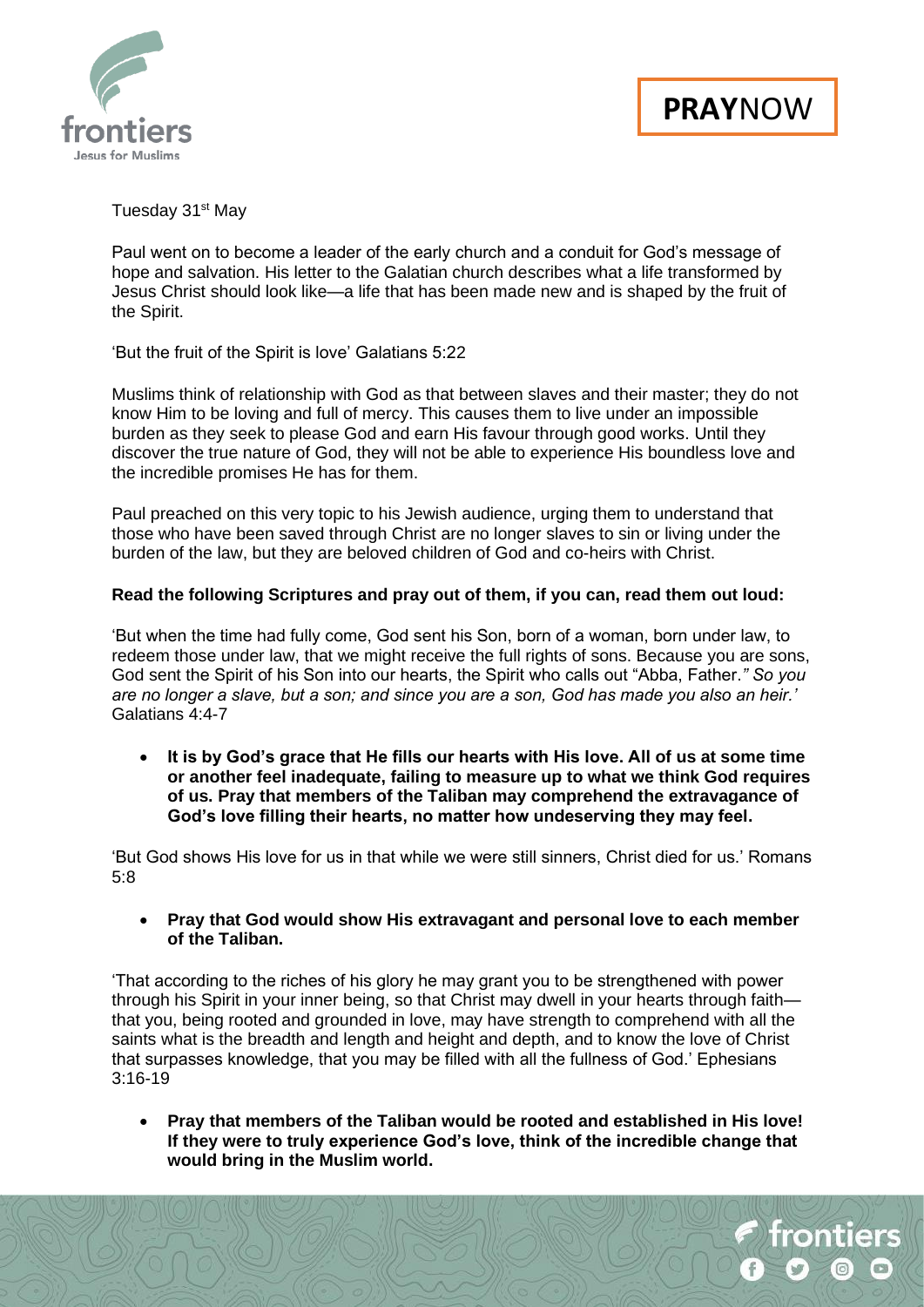

frontiers

Wednesday 1<sup>st</sup> June

FALE

'But the fruit of the Spirit is … joy' Galatians 5:22

[https://www.youtube.com/watch?v=arykF\\_blndI](https://www.youtube.com/watch?v=arykF_blndI)

Watch the worship video, Look How He Lifted Me by Elevation worship, above

A religious climate of fear, violence, and duty does not lead to the life God desires His children to experience. God made us to experience joy - a joy that surpasses all understanding and that flows from His mercy and goodness.

'To him who is able to keep you from stumbling and to present you before his glorious presence without fault and with great joy - to the only God our Saviour be glory, majesty, power and authority, through Jesus Christ our Lord, before all ages, now and forevermore! Amen.' Jude 1:24-25

'You make known to me the path of life; in your presence there is fullness of joy; at your right hand are pleasures forevermore.' Psalm 16:11

- **Jesus is the ultimate source of our joy. Pray that members of the Taliban would find the Saviour, who is the source of joy for all peoples.**
- **Pray that members of the Taliban would know the presence of the Lord, and that they would take the path that leads to life. Pray that the delight that they have in the Lord would give them righteous desires.**
- **Pray that Taliban members experience the fullness of joy as they choose to walk with God.**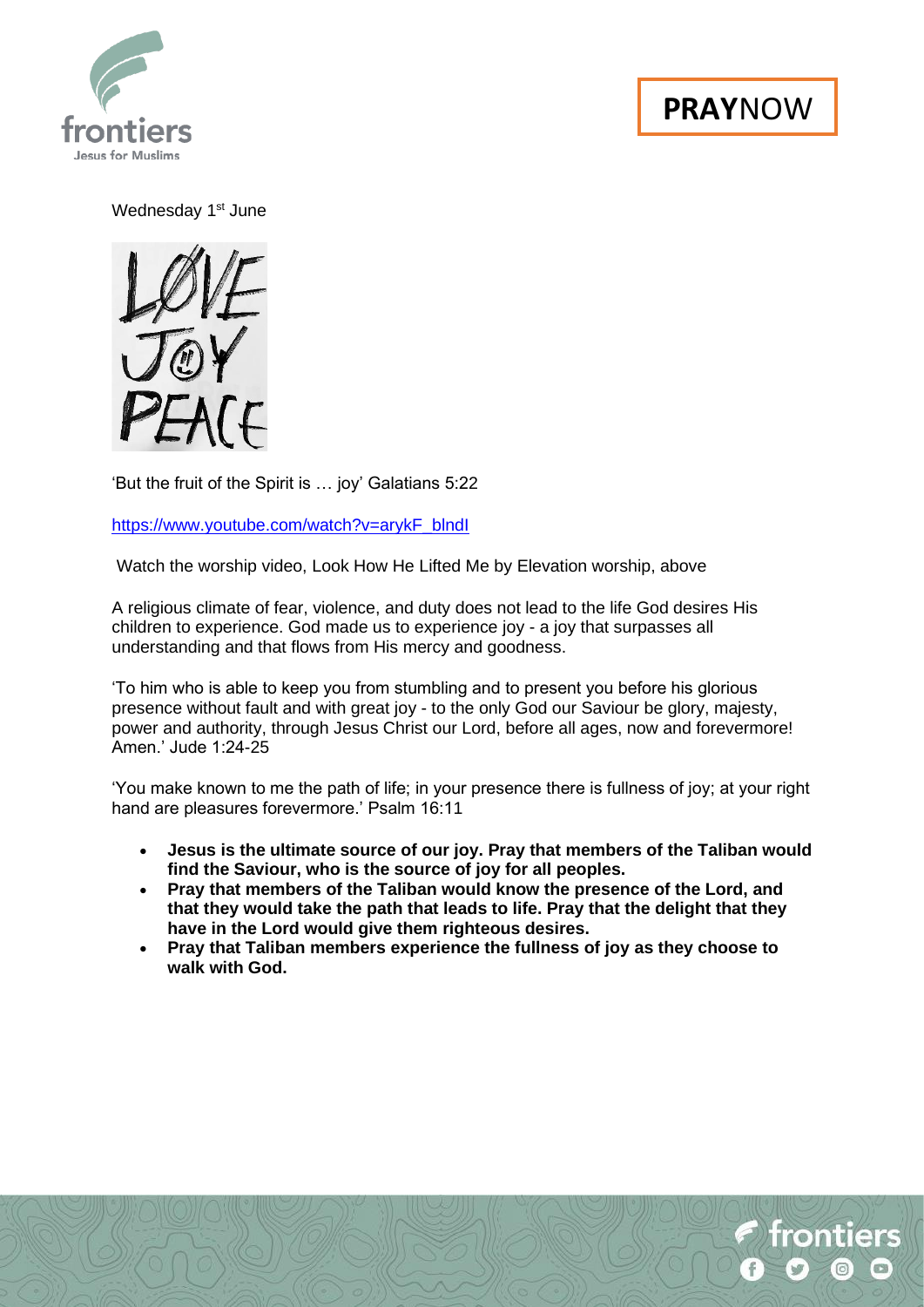

### Thursday 2<sup>nd</sup> June

It had been weeks since our friend Tony had met with Husain, a Muslim in a region with some of the hardest spiritual ground in the world. Husain was deeply dissatisfied with Islam. When he saw a Christian programme on TV, he contacted the network for more information. His contact information was passed on to Tony, who called and scheduled a time to meet him.

Over the next weeks, they had several discussions about faith and religion. Husain knew that Islam couldn't provide all the answers. As Tony studied God's Word with him, explaining who Jesus was and answering his questions, Husain felt there must be truth in what the Bible said.

 Now it had been weeks since Husain returned Tony's calls or texts. Feeling the need to continue persisting, Tony tried contacting Husain again and this time, he answered. They made plans to meet that night at Husain's home. Immediately, Husain dived into the questions that were really bothering him.

#### *"I understand a lot of what the Bible says, but I really don't understand the Trinity,"* he said. *"How can there be multiple gods?"*

 Tony wasn't surprised that this was one of Husain's main stumbling blocks to faith in Jesus. They had already looked at several verses about the Trinity before, but Muslims often have great difficulty understanding how Jesus is God. As they discussed the concept of the Trinity again, something suddenly seemed to lift and Husain softened as truth sank into his heart.

*"I think I understand! It is like my ceiling fan."* Husain looked up at the three-bladed fan suspended above them. "There are three blades, but it is still only one fan. So Jesus, the Holy Spirit, and God are all part of God." Husain's eyes started to fill with tears. He was ready to make a decision. *"I want to be a disciple of Jesus,"* he said to Tony. *"That's really what I want."* Big tears rolled down his cheeks as they talked about what it means to follow Jesus.

## *"This is so incredible, this peace inside me,"* Husain said. *"It's like morphine all over my body or something! I have to tell my friends. What if I could just get 5 people to be as happy as I am right now?"*

 When the two met again a few days later to study the Word, Husain exclaimed, *"I am free! I have such peace inside! Let me tell you what happened…"*

 He recounted to Tony how, just after their last meeting, he had a dream. He was in a room filled with his friends. Everyone was very sad. Many of the friends were so sad they had faces like animals. Suddenly, a man in white entered the room. He looked around, walked over to Husain, and took his hand. *"He put his hand on me, and then touched my head, and peace filled my whole body. Suddenly, we were the only ones in the room. We just sat there together in silence, and I was so happy."*

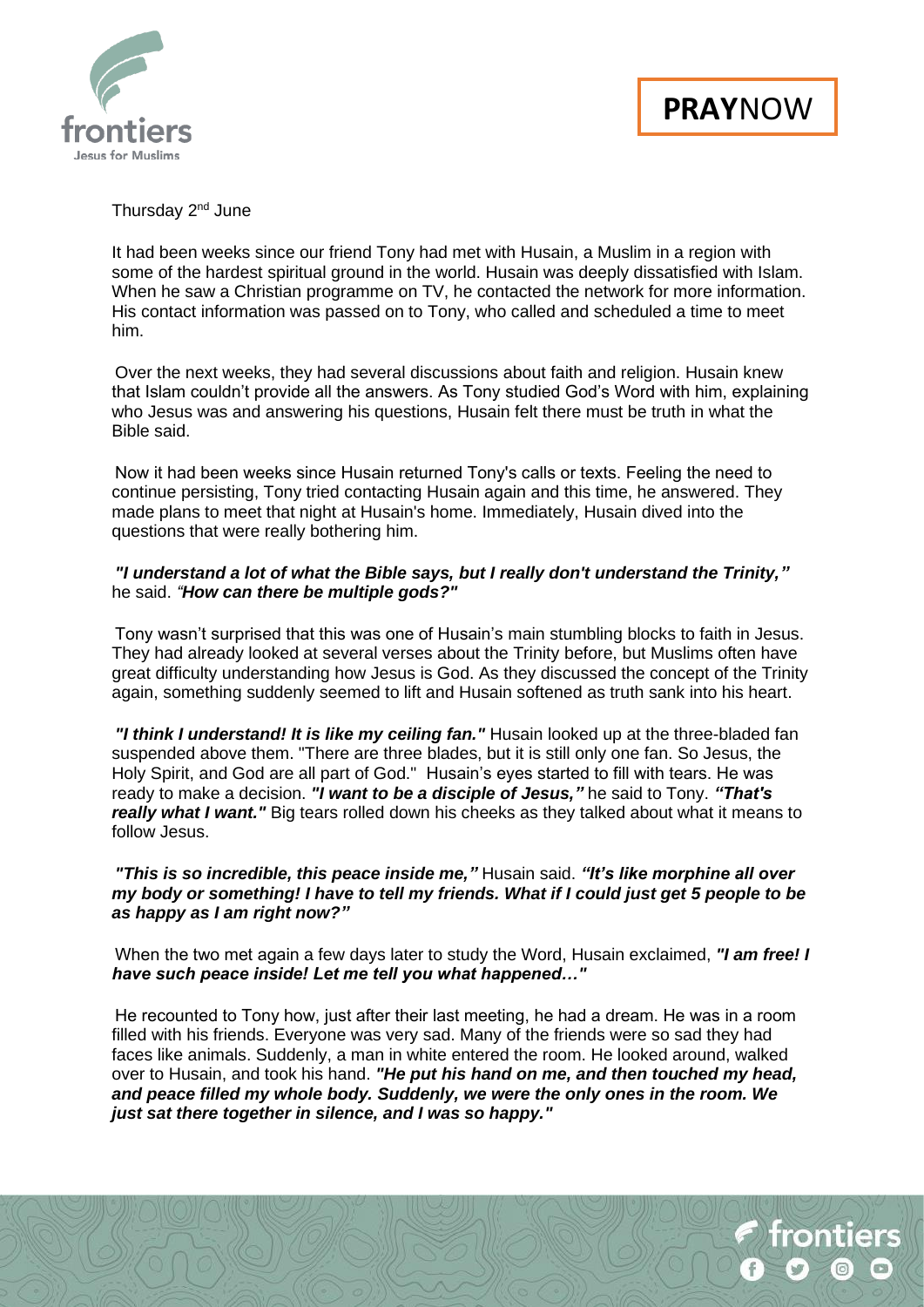



frontiers

 Husain didn't quite understand the dream. Tony excitedly explained, *"Husain, that was Jesus!"* As they opened up their Bibles Husain said, *"I am so thirsty, I just want to know more."*

 God is moving in new ways in hard countries, drawing people - just like Husain - to Himself.

- **Let's pray that many Muslims, particularly members of the Taliban would encounter God's truth in Christian media – via the television, radio and internet.**
- **Pray that they would be open to studying scriptures and would find life through the words of Jesus.**
- **Pray that God would encounter them as they seek the truth through dreams and visions, and that He would flood them with peace like they have never experienced before.**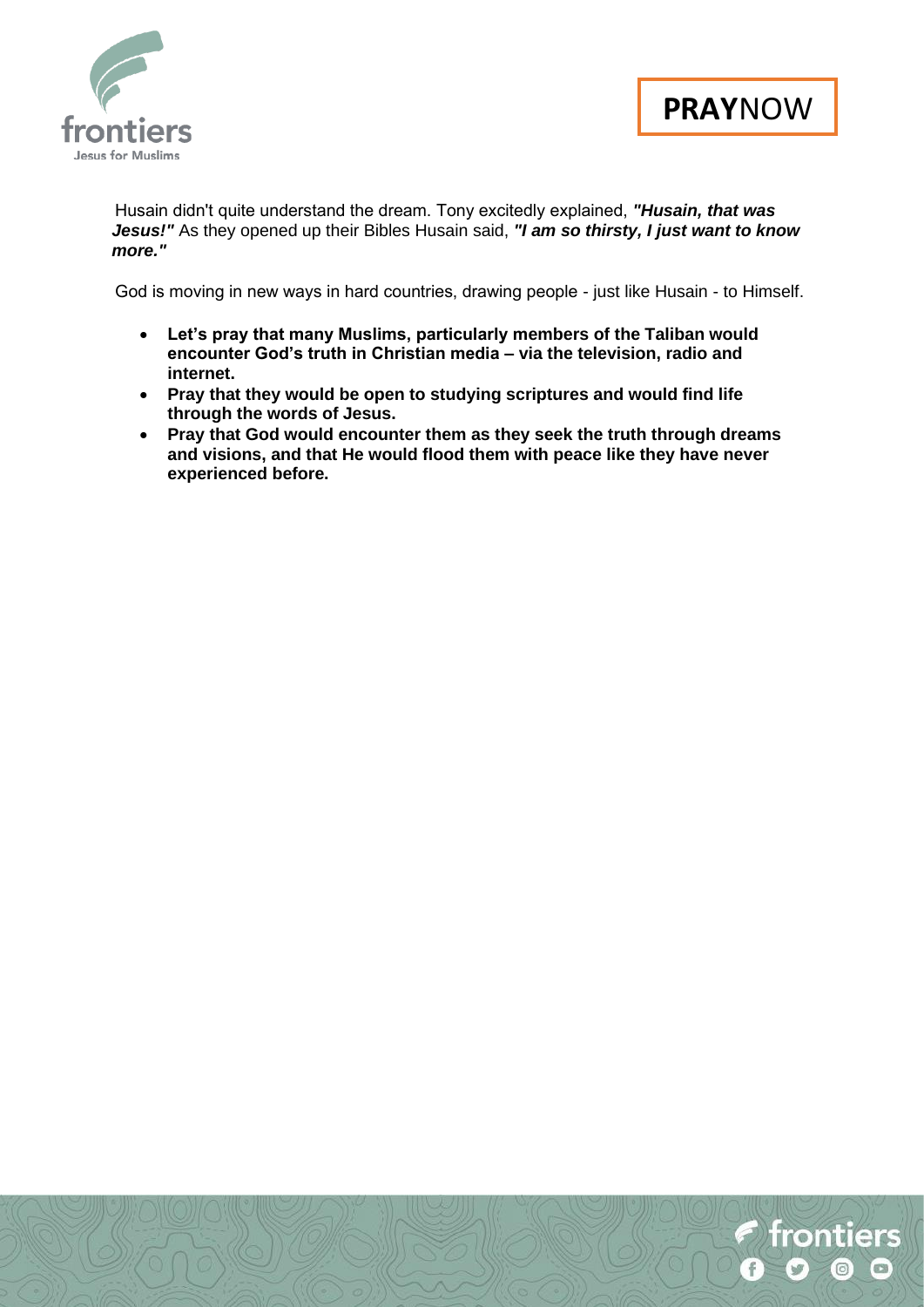

rontiers

Friday 3rd June



<https://www.youtube.com/watch?v=4B-cCFIp0A4>

Watch the worship video above, Stay and wait by Hillsong United.

'But the fruit of the Spirit is … patience' Galatians 5:22

'Be still before the Lord and wait patiently for him; fret not yourself over the one who prospers in his way, over the man who carries out evil devices! Refrain from anger, and forsake wrath! Fret not yourself; it tends only to evil. For the evildoers shall be cut off, but those who wait for the Lord shall inherit the land.' Psalm 37:7-9

Those who impatiently seek justice turn to anger and wrath. But a patient spirit waits on the Lord to act.

• **Pray that the Taliban would know the great patience God has demonstrated toward us, and from that knowledge they would be able to forbear with others.**

'Wait for the Lord; be strong, and let your heart take courage; wait for the Lord!'

Psalm 27:14

'I wait for the Lord, my soul waits, and in his word I hope; my soul waits for the Lord more than watchmen for the morning, more than watchmen for the morning.' Psalm 130:5-6

• **Pray that God would give members of the Taliban a longing to "wait on the Lord" and to seek His face. As they wait on Him, may they rest in His strength and trust in His sovereignty.**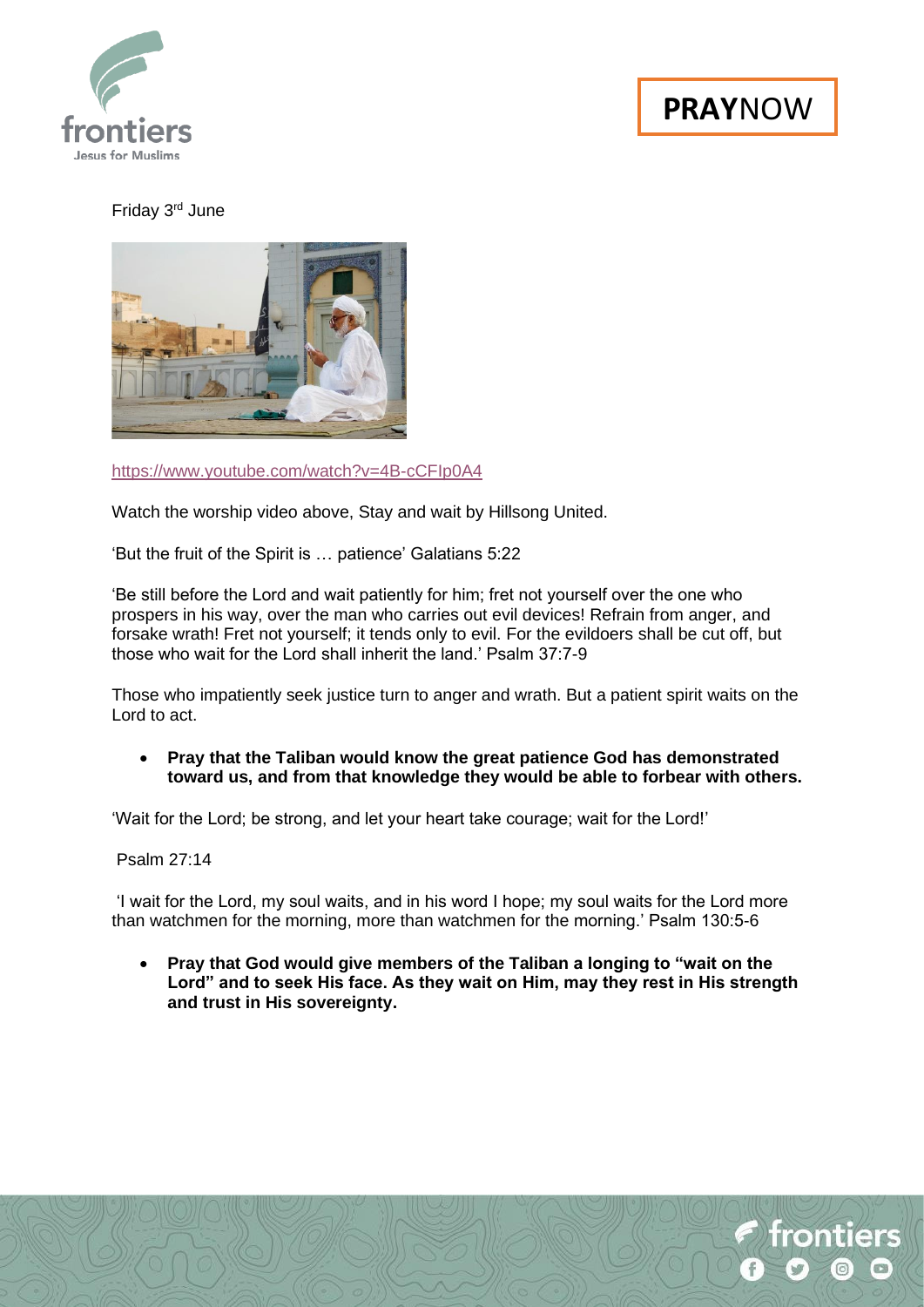

### Saturday 4<sup>th</sup> June



This story is not from Afghanistan but is a great example of how God can reach even those that like Paul, have persecuted Christians.

Shuhul and Asad grew up doing everything together. Whenever they had the chance, the two brothers would slip away from their younger siblings who shadowed them and run off to fish together in the stream outside of town. Older brother Shuhul had little interest in school. But Asad loved learning. When he wasn't with Shuhul, he was often reading a book under his favorite tree.

At 18, Asad said goodbye to his family. He boarded a bus for a full day's journey to the capital city, where he had been accepted into a university. Shuhul embraced his brother and told Asad to come home as often as he could. In the city, Asad lived with a distant cousin. But he knew no one else, and he felt terribly lonely being away from his immediate family for the first time.

Then he met Mark, a Frontiers worker who taught Asad's English class at the university. Mark and his wife, Becky, invited groups of students into their home every week. The first time Asad visited their house, he felt overwhelmed by the couple's kindness and hospitality.

Something about Mark and Becky's home brought comfort to his homesick heart. So Asad began inviting himself over more often. Each time, he heard them share stories about Jesus. Mark suggested they start studying the Bible together. Eager to read a book he'd never had access to, Asad agreed. Some weeks later, he surrendered his life to Christ.

He still missed his family. But Asad's love for them was now infused with an urgent desire that they hear the Gospel. He prayed for them to embrace the joy he had found in Christ. But when Asad called his brother to share the Good News with him, Shuhul responded angrily.

"How could you betray our family and dishonor our prophet Muhammad?" Shuhul demanded. "Don't come back until you've renounced this false religion!"

Shuhul's words grieved the new believer. Asad continued praying for God to soften his brother's heart to the truth of Christ. But every time Asad called, Shuhul made it clear that the family wanted nothing to do with him until he denied that Jesus was the Way.

Then Mark and Becky told Asad they were planning a trip that would take them past his hometown. They asked the young believer if they could stop and visit his family. Asad agreed. Shuhul may have rejected him. But Asad knew that his brother, a devout man of